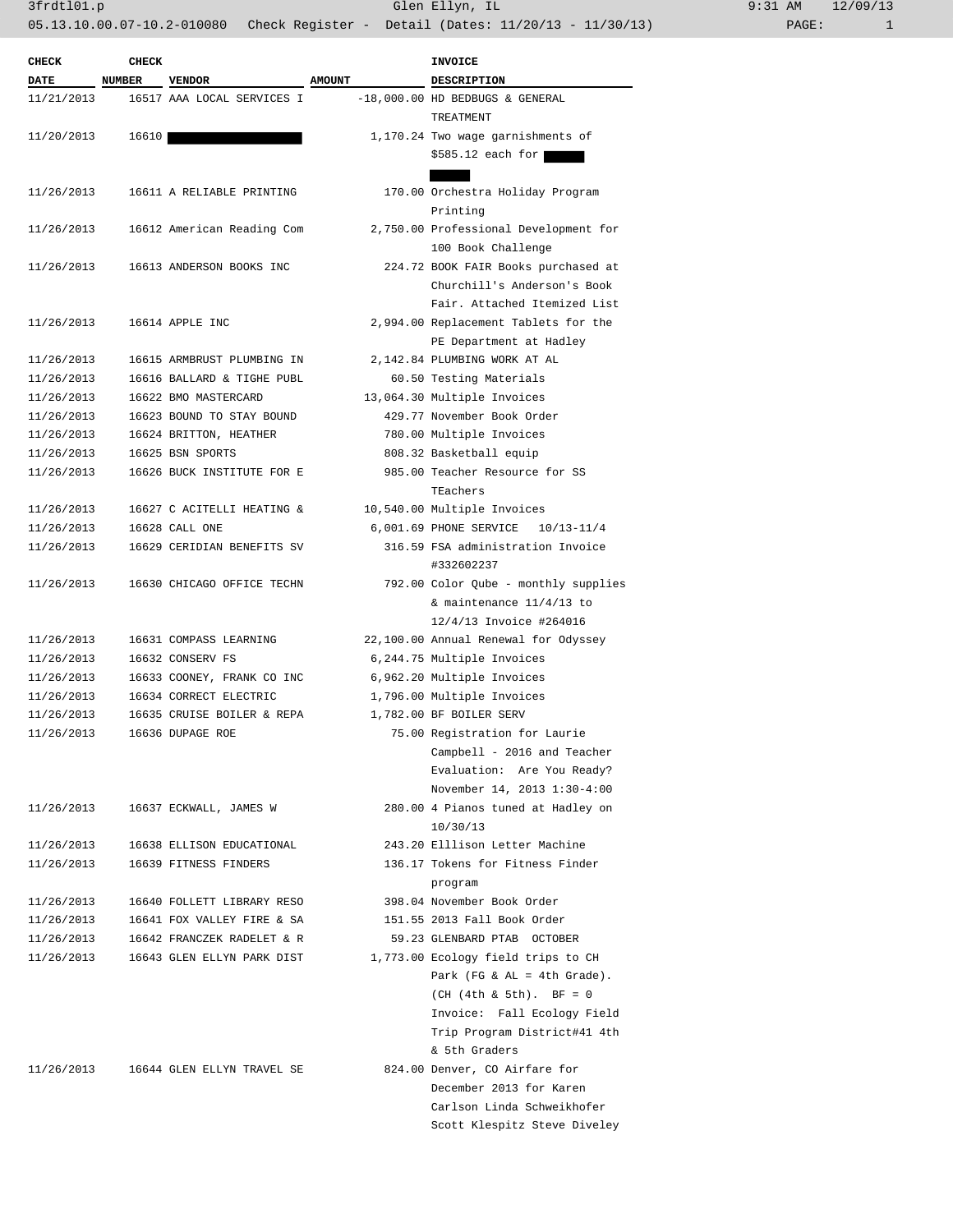| <b>CHECK</b> | <b>CHECK</b>  |                            |               | INVOICE                                |  |  |
|--------------|---------------|----------------------------|---------------|----------------------------------------|--|--|
| DATE         | <b>NUMBER</b> | <b>VENDOR</b>              | <b>AMOUNT</b> | <b>DESCRIPTION</b>                     |  |  |
|              |               |                            |               | $$206.00$ each x 4 = \$824.00          |  |  |
| 11/26/2013   |               | 16645 GRAINGER INC, W W    |               | 93.11 ANTISLIP TAPE                    |  |  |
| 11/26/2013   |               | 16646 HEINEMANN            |               | 382.67 Multiple Invoices               |  |  |
| 11/26/2013   |               | 16647 HOUGHTON MIFFLING RE |               | 1,681.30 Multiple Invoices             |  |  |
| 11/26/2013   |               | 16648 ICE MOUNTAIN SPRING  |               | 430.02 Multiple Invoices               |  |  |
| 11/26/2013   |               | 16649 IGSMA KIMBERLY FAR   |               | 608.75 Registration for District       |  |  |
|              |               |                            |               | Music Contest                          |  |  |
| 11/26/2013   |               | 16650 ILLINOIS PRINCIPALS  |               | 570.00 Membership Renewal Order/Mary   |  |  |
|              |               |                            |               | Hornacek                               |  |  |
| 11/26/2013   |               | 16651 ILLINOIS CENTRAL SCH |               | 93,184.80 OCTOBER TRANSPORTATION       |  |  |
| 11/26/2013   |               | 16652 JOSTENS              |               | 6,450.00 2013-2014 Hadley yearbook     |  |  |
|              |               |                            |               | DEPOSIT #1                             |  |  |
| 11/26/2013   |               | 16653 KAGAN & GAINES INC   |               | 951.87 Multiple Invoices               |  |  |
| 11/26/2013   |               | 16654 KIDS DISCOVER        |               | 6.99 Kids Discover - Single Issue      |  |  |
|              |               |                            |               |                                        |  |  |
|              |               |                            |               | of Colonial America -                  |  |  |
|              |               |                            |               |                                        |  |  |
| 11/26/2013   |               | 16655 KRIZMAN, GINA        |               | 199.83 Reimbursement for expenses      |  |  |
|              |               |                            |               | incurred at the ASHA                   |  |  |
|              |               |                            |               | Convention held at McCormick           |  |  |
|              |               |                            |               | Place November 14-16, 2013             |  |  |
|              |               |                            |               | for Gina Krizman, 3968 Evans           |  |  |
|              |               |                            |               | Court, Yorkville, IL 60560.            |  |  |
| 11/26/2013   |               | 16656 LAKESHORE LEARNING M |               | 227.63 Kindergarten Journals           |  |  |
| 11/26/2013   |               | 16657 LAZEL                |               | 6,855.10 Annual Renewal for Reading A  |  |  |
|              |               |                            |               | to Z Subscription                      |  |  |
| 11/26/2013   |               | 16658 LOWERY MCDONNELL     |               | 3,171.19 Multiple Invoices             |  |  |
| 11/26/2013   |               | 16659 MACKOVIC, ILIJA      |               | 85.73 REIMBURSE FOR PARTS PURCHASED    |  |  |
|              |               |                            |               | WITH PERSONAL CREDIT CARD              |  |  |
| 11/26/2013   |               | 16660 MAGANA, VERONICA     |               | 61.29 Reimbursement - Veronica         |  |  |
|              |               |                            |               | Magana - Snacks and supplies           |  |  |
|              |               |                            |               | for Dare to Dream Club                 |  |  |
| 11/26/2013   |               | 16661 MALKO COMMUNICATION  |               | 2,418.00 INSTALL KEYSCAN PANEL &       |  |  |
|              |               |                            |               | <b>ADAPTER</b>                         |  |  |
| 11/26/2013   |               | 16662 MIDWEST CLINIC       |               | 120.00 The Midwest Band & Orchestra    |  |  |
|              |               |                            |               | Clinic                                 |  |  |
| 11/26/2013   |               | 16663 MOBILITY 4 AMERICA   |               | 5,727.00 Purchase an ADA portable lift |  |  |
|              |               |                            |               | for use at Hadley, the unit            |  |  |
|              |               |                            |               | will be used for accessing             |  |  |
|              |               |                            |               | the stage for anyone that              |  |  |
|              |               |                            |               | cannot use the stairs.                 |  |  |
| 11/26/2013   |               | 16664 MUSIC TREASURES      |               | 188.99 Chorus Incentives and Rewards   |  |  |
| 11/26/2013   |               | 16665 MUSICIANS FRIEND     |               | 84.99 Music Room PA Equipment          |  |  |
| 11/26/2013   |               | 16666 NAEYC                |               | 64.00 Membership                       |  |  |
| 11/26/2013   |               | 16667 NDAYISENGA, BEATRICE |               | 50.00 Translating for Families         |  |  |
| 11/26/2013   |               | 16668 NORTHEASTERN ILL UNI |               | 175.00 Registration for Laurie         |  |  |
|              |               |                            |               | Campbell for the 2014 NEIU             |  |  |
|              |               |                            |               | Education Job Fair, taking             |  |  |
|              |               |                            |               | place on Tuesday, February             |  |  |
|              |               |                            |               | 25, 2014.                              |  |  |
| 11/26/2013   |               | 16669 OFFICE DEPOT         |               | 561.59 Multiple Invoices               |  |  |
| 11/26/2013   |               | 16670 PAGE, TOM            |               | 37.50 B-ball ref 11-19                 |  |  |
| 11/26/2013   |               | 16671 PAVONE, MIKE         |               | 75.00 Multiple Invoices                |  |  |
| 11/26/2013   |               | 16672 PELLETIER, JEROME    |               | 37.50 B-ball ref 11/14                 |  |  |
| 11/26/2013   |               |                            |               | 37.50 b-ball ref 11/15                 |  |  |
|              |               | 16673 PEPPERS, BOB         |               |                                        |  |  |
| 11/26/2013   |               | 16674 PERSONNEL CONCEPTS   |               | 125.65 6 Laminated Space saver         |  |  |
|              |               |                            |               | Federal & Illinois Labor Law           |  |  |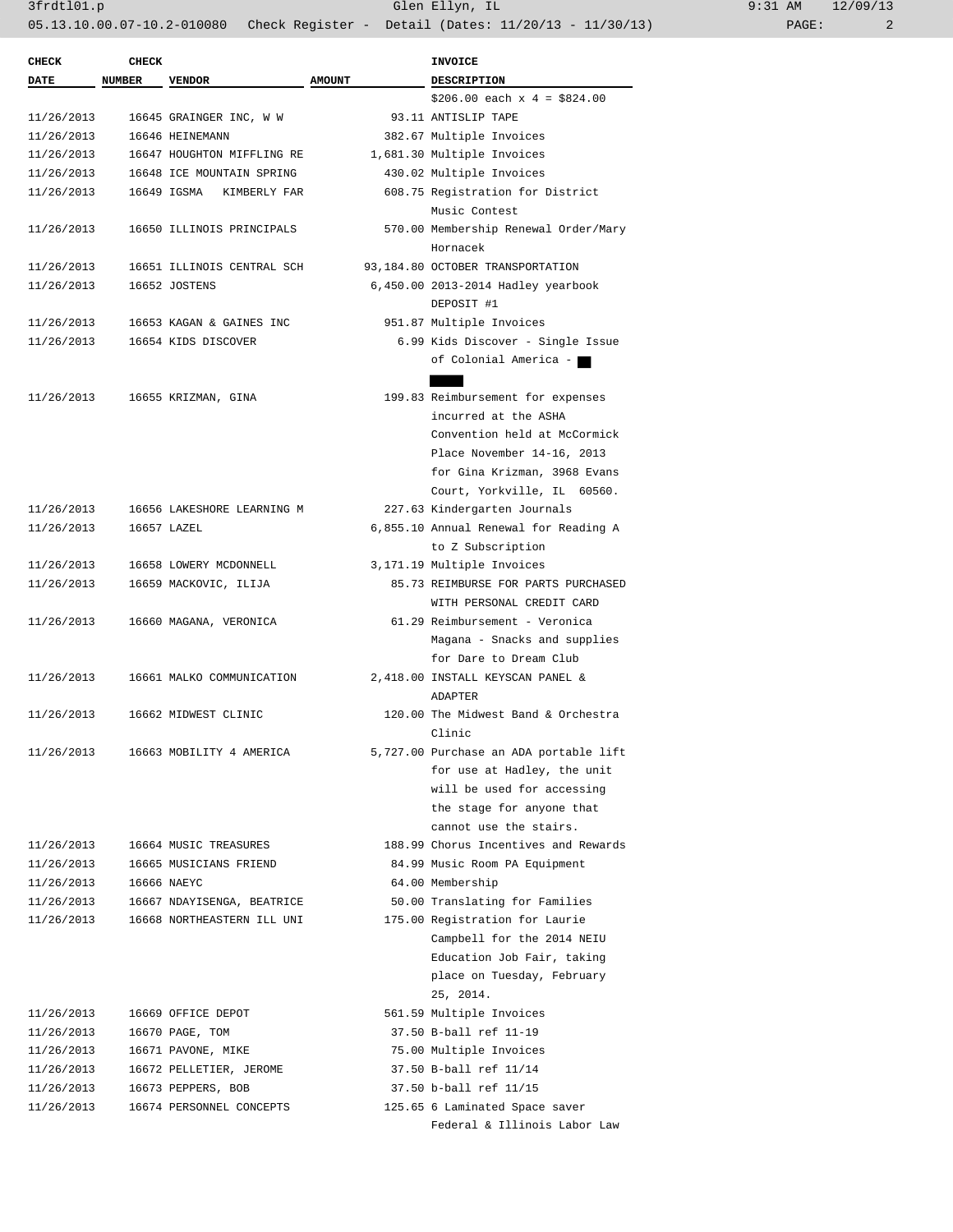| <b>CHECK</b>                 | <b>CHECK</b>  |                                           |               | <b>INVOICE</b>                          |  |
|------------------------------|---------------|-------------------------------------------|---------------|-----------------------------------------|--|
| <b>DATE</b>                  | <b>NUMBER</b> | <b>VENDOR</b>                             | <b>AMOUNT</b> | <b>DESCRIPTION</b>                      |  |
|                              |               |                                           |               | posters @19.95 ea.                      |  |
| 11/26/2013                   |               | 16675 PROFESSIONAL PAVING                 |               | 450.00 CSO PARKING MARKING              |  |
| 11/26/2013                   |               | 16676 PYONE, CHO                          |               | 1,050.00 Translating                    |  |
| 11/26/2013                   |               | 16677 RBS ACTIVEWEAR                      |               | 337.75 Cheerleading shirts - already    |  |
|                              |               |                                           |               | ordered and received.                   |  |
| 11/26/2013                   |               | 16678 ROSCOE CO                           |               | 239.00 Multiple Invoices                |  |
| 11/26/2013                   |               | 16679 SCHOLASTIC INC                      |               | 1,308.00 Materials/Supplies for St      |  |
|                              |               |                                           |               | Pets Private/Parochial Funds            |  |
|                              |               |                                           |               |                                         |  |
| 11/26/2013                   |               | 16680 SCHOLASTIC MAGAZINES                |               | 766.15 UP FRONT MAGAZINE                |  |
|                              |               |                                           |               | SUBSCRIPTIONS FOR HADLEY (NEW           |  |
|                              |               |                                           |               | YORK TIMES UPFRONT) BRUNO               |  |
|                              |               |                                           |               | CAPENIGRO COOPER JURCZAK                |  |
|                              |               |                                           |               | TANNENBAUM                              |  |
| 11/26/2013                   |               | 16682 SCHOOL SPECIALTY                    |               | 2,324.19 Multiple Invoices              |  |
| 11/26/2013                   |               | 16683 SLEIN, PAT                          |               | 37.50 B-ball ref 11/15                  |  |
| 11/26/2013                   |               | 16684 SPEJCHER, MIKE                      |               | 37.50 B-ball ref 11/19                  |  |
| 11/26/2013                   |               | 16685 STAPLES ADVANTAGE                   |               | 788.44 Multiple Invoices                |  |
| 11/26/2013                   |               | 16686 SUTTON, SAMANTHA                    |               | 10.00 Reimbursement - Samatha           |  |
|                              |               |                                           |               | Sutton - purchased snacks for           |  |
|                              |               |                                           |               | Dare to Dream Club                      |  |
| 11/26/2013                   |               | 16687 SWEETWATER                          |               | 438.55 Purchase of Amplifier for        |  |
|                              |               |                                           |               | Band                                    |  |
| 11/26/2013                   |               | 16688 TECH DEPOT                          |               | 394.61 AAPPLE AIRPORT WIRELESS          |  |
|                              |               |                                           |               | ROUTER, MISC ITEMS                      |  |
| 11/26/2013                   |               | 16689 TIGERDIRECT.COM                     |               | 61,936.50 McAfee Annual License Renewal |  |
| 11/26/2013                   |               | 16690 VILLA PARK ELECTRIC                 |               | 236.28 Multiple Invoices                |  |
| 11/26/2013                   |               | 16691 WASTE MANAGEMENT WES                |               | 798.42 HD NOV MID MONTH                 |  |
| 11/26/2013                   |               | 16692 WEATHER WRITER USA                  |               | 120.69 All weather clipboard            |  |
| 11/26/2013                   |               | 16693 WILSON LANGUAGE TRAI                |               | 182.52 Wilson supplies for J            |  |
|                              |               |                                           |               | DiSilvestro @ Forest Glen               |  |
| 11/26/2013                   |               | 16694 XEROX CORP                          |               | 2,274.30 Multiple Invoices              |  |
| 11/29/2013                   |               | 16695 AFLAC                               |               | 49.46 Multiple Invoices                 |  |
| 11/29/2013                   |               | 16696 AFSCME                              |               | 2,195.77 Multiple Invoices              |  |
| 11/29/2013                   |               | 16697 GC SERVICES, L.P.                   |               | 255.25 Payroll accrual                  |  |
| 11/29/2013                   |               | 16698 GLEN ELLYN EDUCATION                |               | 17,160.82 Payroll accrual               |  |
| 11/29/2013                   |               | 16699 ILLINOIS EDUC ASSOC                 |               | 56.75 Payroll accrual                   |  |
| 11/29/2013                   | 16700 SDU     |                                           |               | 1,342.09 Payroll accrual                |  |
| 11/29/2013                   |               | 16701 SHARON R. KNOBBE, LT                |               | 41.18 Payroll accrual                   |  |
| 11/29/2013                   |               | 16702 TOM VAUGHN, CHAPTER                 |               | 261.00 Payroll accrual                  |  |
|                              |               | 11/29/2013 201300333 ILL MUNICIPAL RETIRE |               | 32,918.02 Multiple Invoices             |  |
|                              |               | 11/15/2013 201300333 ILL MUNICIPAL RETIRE |               | 32,852.63 Multiple Invoices             |  |
|                              |               | 11/25/2013 201300380 RELIANCE STANDARD LI |               | 368.72 LTD 12/1/13 to 12/31/13          |  |
|                              |               | 11/25/2013 201300381 UNUM LIFE INSURANCE  |               | 2,513.96 LTD 12/1/2013 - 12/31/2013     |  |
|                              |               | 11/29/2013 201300382 CERIDIAN BENEFITS SV |               | 4,624.68 Multiple Invoices              |  |
|                              |               | 11/29/2013 201300383 CERIDIAN FLEX FEE    |               | 2,344.19 Payroll accrual                |  |
|                              |               | 11/29/2013 201300385 ILLINOIS DEPT OF REV |               | 49,655.49 Multiple Invoices             |  |
|                              |               | 11/29/2013 201300386 INTERNAL REV SERVICE |               | 192, 471.89 Multiple Invoices           |  |
| 11/29/2013 201300387 T H I S |               |                                           |               | 17,207.17 Multiple Invoices             |  |
|                              |               | 11/29/2013 201300388 TEACHERS RETIREMENT  |               | 100,683.45 Multiple Invoices            |  |
|                              |               | 11/29/2013 201300389 CPI QUALIFIED PLAN C |               | 33,802.61 Multiple Invoices             |  |
|                              |               | 11/29/2013 201300391 ILL MUNICIPAL RETIRE |               | 78.10 BOARD SHARE DISCREPANCIES         |  |

Totals for checks 757,331.74